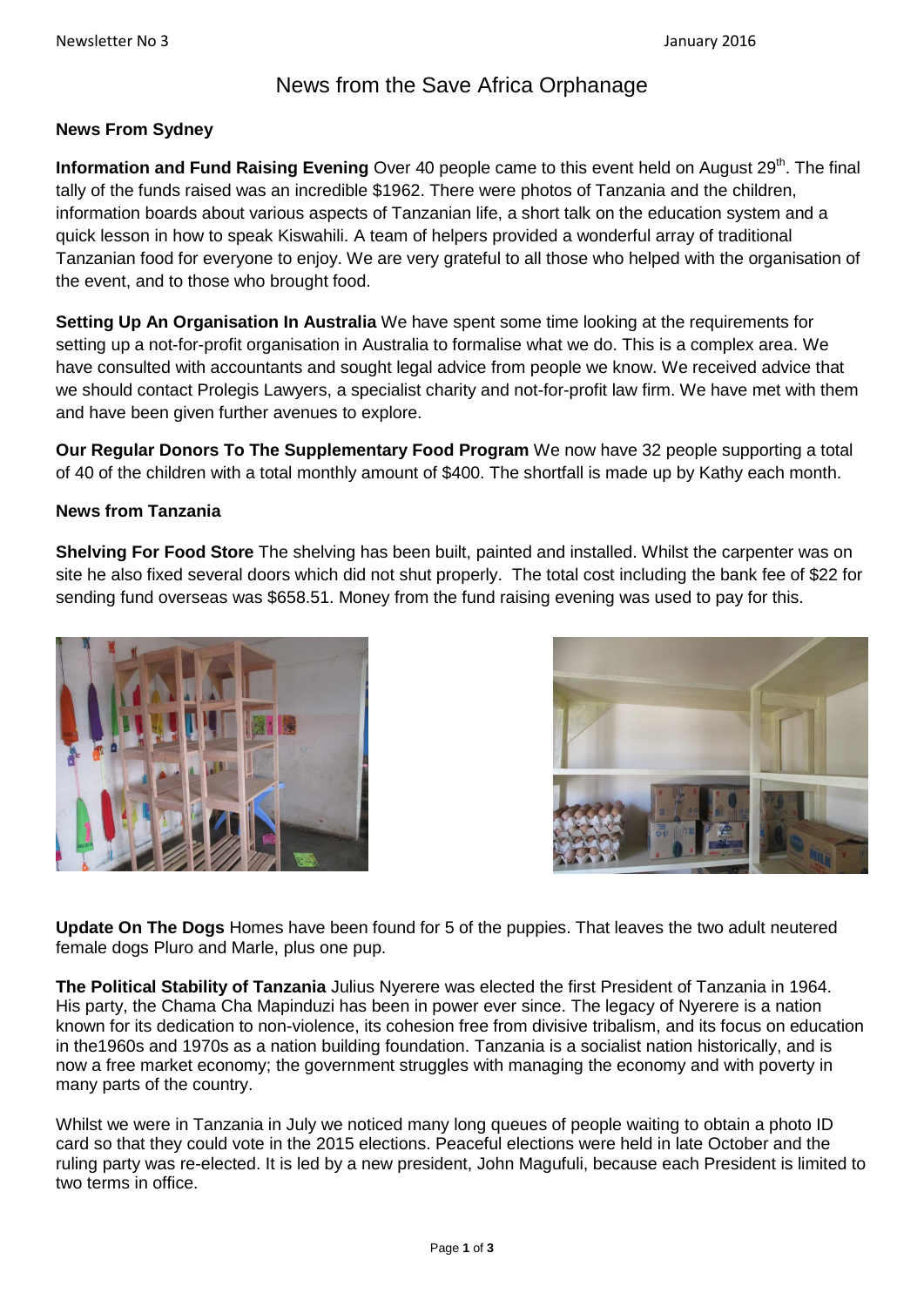## **Regulation of Orphanages in Tanzania**

Around 50% of the total Tanzanian population (est.50 million) is under the age of 18. Around 3 million children are classified as the "most vulnerable", that is, either without parental care or at risk of losing it. The large majority of the most vulnerable children are in *informal care* such as child-headed families or in the care of extended families or elderly relatives. *Formal care institutions*, including orphanages and children's homes, are mostly run by private organisations and NGOs.

Over 11,500 children are in formal residential homes. The Department of Social Welfare in the Ministry of Health and Social Welfare is responsible for providing the regulatory framework to register, assess, approve and inspect all residential care facilities. The Save Africa Orphanage has a registration number 0005039. It was recently inspected by a Social Welfare Officer, who recommended that a security wall be built around the property. Save Africa is one of only about 30% of formal care institutions that is actually officially registered.





**Perimeter Security Wall**. The wall has been started. These two photographs of the entry to the orphanage show the change taking place. The first photo with the orange church across the road shows how it was in 2014. The other shows the building of the new entry at that same point but looking in towards the orphanage. This will be a stop/start project as funds become available, as is all building work in Tanzania. The reason is that banks generally don't lend money to private individuals or small organsiations for building work.

### **News From Schools**

*Haradali English Medium School* Jackline was sponsored by Kathy to attend this school from the beginning of 2015. She was placed in Class I, and despite painful problems with both her eyes managed to come  $7<sup>th</sup>$  in her year out of 117 students.

You may remember that five children returned to study at Haradali half way through the school year. Their fees were paid by people here in Sydney, or in the case of the two boys by two young English women. Agness S, Agness F and Dene (boy) were all put into Baby Class. They all did remarkably well, Agness S achieving 2<sup>nd</sup> out of 34, Dene joint 5<sup>th</sup> and Agness F 13<sup>th</sup>. The two older children Jesca and Rajabu (boy) found life harder in Class II. Jesca excelled in maths but found English hard and was placed 106<sup>th</sup> out of 148 students. Rajabu was placed 143<sup>rd</sup>, he seems to have just found everything difficult in 2015. We are hoping that things will get easier for Jesca and Rajabu as they learn more English.

*Kilimani Government School* We know that the 22 students enrolled at Kilimani Government School have attended regularly, but we have no information on their exam results. Twenty of these children live at the orphanage and two were local children attending the orphanage pre-school. The transition from the orphanage school room to Kilimani which teaches using the Kiswahili language will not have been as challenging as for those at Haradali. We will hear more about Kilimani when we visit again in July 2016.